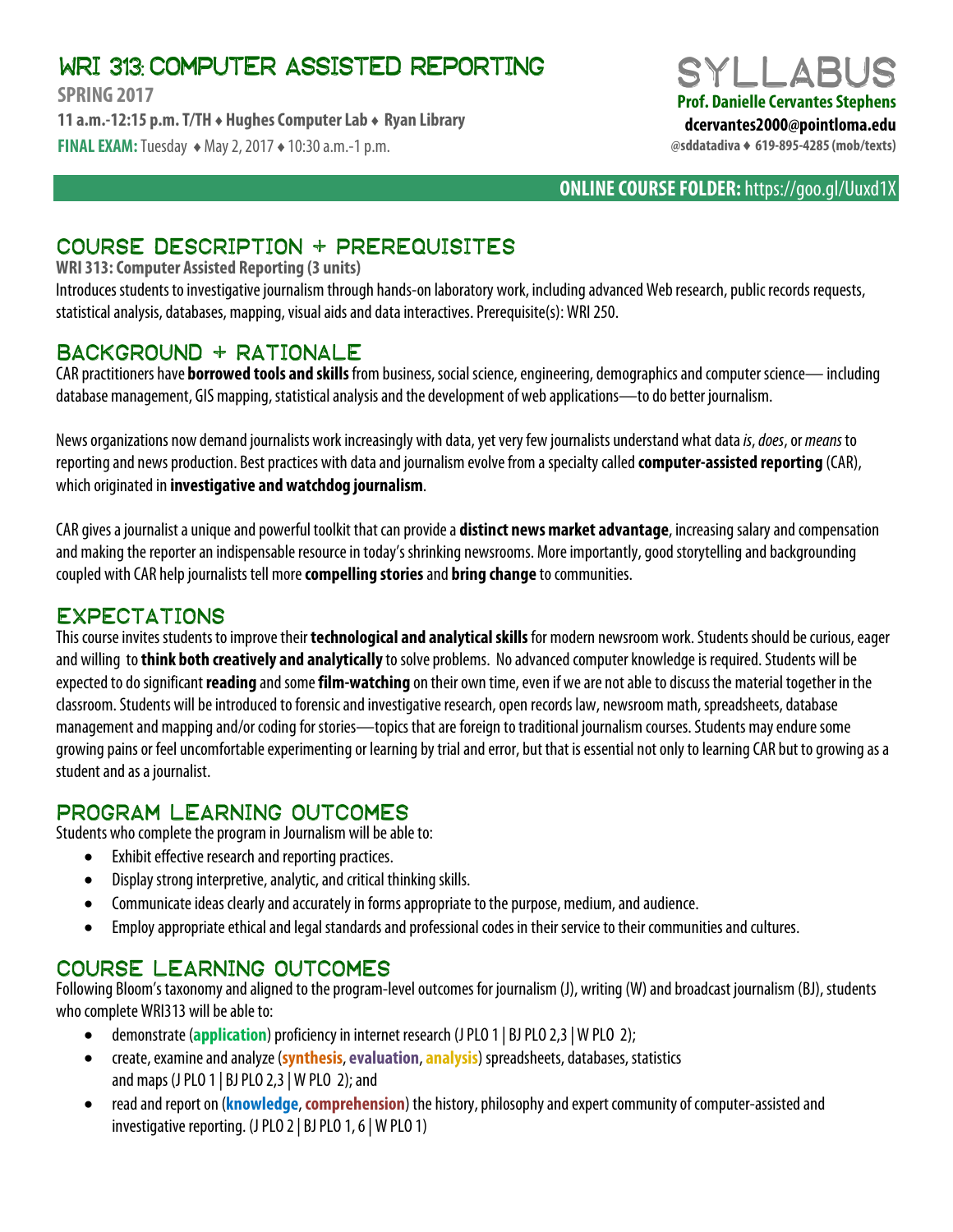### SIGNIFICANT MATERIALS + SOURCES

- **CARPG** *Computer-Assisted Reporting: A Practical Guide, 4 th Edition,* by Brant Houston (ISBN 0765642190)
- **AOA** *The Art of Access: Strategies for Acquiring Public Records*by David Cuillier and Charles Davis (ISBN 1604265507)
- **IRH** *The Investigative Reporter's Handbook, 4th/5th Edition* by Brant Houston, Len Bruzzese and Steve Weinberg (PDFs)
- **OG** *Open Government: Transparency, Collaboration and Participation in Practice*by Lathrop and Ruma (PDFs)
- **NITN** *Numbers in the Newsroom: Using Math and Statistics in News*by Sarah Cohen (order via IRE/NICAR)
- **SPL** –*Spotlight* (film)
- $\triangleright$  **ATPM**  $-A/I$  the President's Men (film)
- **Various handouts/tip sheets developed by your professor**

## Required technology

You will need access to a **PC** with a good Internet connection, Microsoft Excel and Microsoft Access software.

*Please note: Mac or open-source versions of similar software are not acceptable and the instructor cannot accommodate multiple technological teaching tracks during class time.*

# Overview of topics + major projects | SUBJECT TO CHANGE

| <b>CLASS</b><br><b>MEETINGS</b> | <b>TOPICS</b>                                                                                                                                                                                                                                                          | <b>TEXTS / FILMS</b>                                                                                               | <b>UNIT</b><br><b>PROJECTS</b>   |  |  |  |  |  |
|---------------------------------|------------------------------------------------------------------------------------------------------------------------------------------------------------------------------------------------------------------------------------------------------------------------|--------------------------------------------------------------------------------------------------------------------|----------------------------------|--|--|--|--|--|
| WEEK 1                          | <b>Course Orientation   Intro to CAR</b>                                                                                                                                                                                                                               | • When Nerds and Words<br>Collide (WNWC)<br>Award-winners<br>Journalism in the Age of<br>$\bullet$<br>Data (JITAD) | R&R only                         |  |  |  |  |  |
| WEEK <sub>2</sub>               | Introduction to Computer-Assisted Research/Reporting: CAR's<br>origins, tools and best practices. Case studies.                                                                                                                                                        | $\bullet$ CARPG: Ch. 1-2                                                                                           | R&R only                         |  |  |  |  |  |
| WEEKS 3-5                       | Investigative Research   Backgrounding individuals, businesses,<br>organizations: Compiling background material using vital records,<br>locator databases, criminal and civil case files, incorporation and tax<br>filings, professional information and social media. | • IRH Intro, 1, 2, 5, 6, 7<br>• Various HOs<br>$\bullet$ ATPM<br>$\bullet$ SPL                                     | Backgrounder<br>Project          |  |  |  |  |  |
| WEEKS 6-8                       | Open Records & Watchdog Journalism: Knowing your rights, the<br>CaPRA, FOIA, local laws; public vs. private information and data. Making<br>your own case for information and data.                                                                                    | $\bullet$ AOA<br>$\bullet$ OG (various)<br>$\bullet$ CARPG Ch. 7<br>• LegalRightsOverview                          | File PRA with a<br>public agency |  |  |  |  |  |
| WEEK 9                          | <b>SPRING BREAK - NO CLASS</b>                                                                                                                                                                                                                                         |                                                                                                                    |                                  |  |  |  |  |  |
| WEEK 10                         | <b>Excel I   Fundamentals and basic math: Terminology and working</b><br>with data. Summing, averaging, finding medians, percent change.                                                                                                                               | $\bullet$ CARPG Ch. 3                                                                                              | Lab work                         |  |  |  |  |  |
| <b>WEEKS 11-12</b>              | <b>Excel II   Tools for finding trends:</b> Sorting, filtering and pivot tables to<br>summarize data and report trends. Pulling it together to tell a story.                                                                                                           | $\bullet$ CARPG Ch. 4                                                                                              | Story memo                       |  |  |  |  |  |
| WEEK 13                         | Access   Working with databases: Terminology and working with<br>data. Reporting on what's in the database, answering the who-what-<br>when-where questions, showing basic trends/connections.                                                                         | $\bullet$ CARPG Ch. 5                                                                                              | Lab work                         |  |  |  |  |  |
| WEEK 14                         | Access II   Enterprise analysis: Digging deeper to test ideas, show<br>relationships between different data and different tables/databases,<br>designing queries. Enterprise joins. Pulling it together to tell a story.                                               | $\bullet$ CARPG 6                                                                                                  | Story memo                       |  |  |  |  |  |
| WEEKS 15-16                     | CAR 2.0   Beyond Columns and Rows: Latest advances, trends in CAR.                                                                                                                                                                                                     | • Various blogs and videos                                                                                         | R&R only                         |  |  |  |  |  |
| FINALS WEEK                     | <b>COMPREHENSIVE FINAL EXAM</b><br>Tuesday, May 2, 2017 ♦ 10:30-1 p.m. ♦ Hughes Computer Lab ♦ Ryan Library                                                                                                                                                            |                                                                                                                    |                                  |  |  |  |  |  |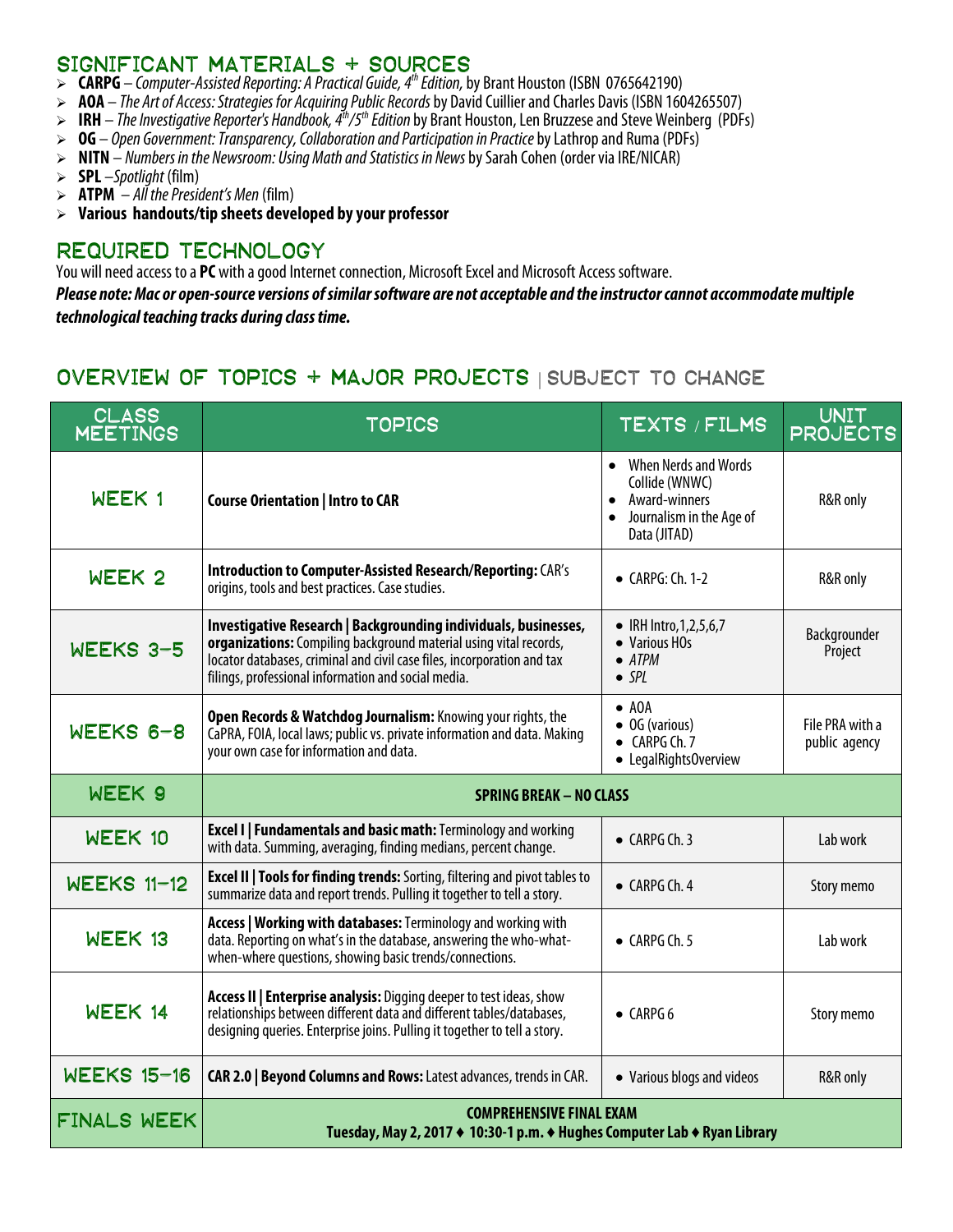## Course grading

**GRADE BREAKDOWN**

|                                                                     | <b>GRADE BREAKDOWN</b>                              |    |           |       |                                        |            |  |           |
|---------------------------------------------------------------------|-----------------------------------------------------|----|-----------|-------|----------------------------------------|------------|--|-----------|
| <b>Knowledge development</b> (R&Rs, homework, labs)                 |                                                     |    |           |       |                                        | 30 percent |  |           |
| <b>Assessment</b> (Quizzes)                                         |                                                     |    |           |       | 20 percent<br>10 percent<br>30 percent |            |  |           |
| <b>Watchdog advocacy</b> (Public records request, data negotiation) |                                                     |    |           |       |                                        |            |  |           |
| <b>Reporting</b> (Backgrounder, Excel and Access memos)             |                                                     |    |           |       |                                        |            |  |           |
| Final assessment (Comprehensive exam)                               |                                                     |    |           |       | 10 percent                             |            |  |           |
|                                                                     | <b>GRADE CALCULATION (EXPRESSED IN PERCENTAGES)</b> |    |           |       |                                        |            |  |           |
| A                                                                   | 95-100                                              | B+ | 87-89     | $C +$ | 77-79                                  | D+         |  | $67-69$   |
| А-                                                                  | 90-94                                               | B  | 84-86     | C     | 74-76                                  | D          |  | 64-66     |
|                                                                     |                                                     | B- | $80 - 83$ | C-    | $70 - 73$                              | D-         |  | $60 - 63$ |

### **EXTRA CREDIT POLICY**

The instructor makes extra credit available to students who participate fully in class and consistently turn in their regular assignments. Extra credit opportunities are designed to improve students' grades where students fall short and if they are actively trying to improve their performance. *In order for extra credit points to apply at the end of the semester:* [1] a student may not be missing any major reporting assignments, [2] a student may not have more than two (2) unexused absences, and [3] the student must carry a C(74% or higher) in the course. **These terms can change at any time.**

### **ATTENDANCE POLICY**

Regular attendance at all classes is considered essential to optimum academic achievement**. If the student is absent from more than 10 percent of class meetings, the faculty member can file a written report which may result in de-enrollment.** If the absences exceed 20 percent, the student may be de-enrolled without notice until the university drop date or, after that date, receive the appropriate grade for their work and participation. See Academic Policies in the Undergraduate Academic Catalog.

# Disclosures + fine print | UNIVERSITY + LJML DEPARTMENT POLICIES

### **PLNU MISSION STATEMENT: To Teach. To Shape. To Send.**

Point Loma Nazarene University exists to provide higher education in a vital Christian community where minds are engaged and challenged, character is modeled and formed, and service becomes an expression of faith. Being of Wesleyan heritage, we aspire to be a learning community where grace is foundational, truth is pursued, and holiness is a way of life.

### **LJML DEPARTMENT MISSION STATEMENT**

Welcome to the Department of Literature, Journalism and Modern Languages. Embodying the core values of a Christian liberal arts education in the Wesleyan theological tradition, and focusing on the power of language and story to shape us and our world, the LJML Department and programs will provide students with knowledge, skills, and experiences to equip them to understand, interpret, analyze, evaluate, and create texts as linguistic and/or artistic expressions of diverse human experiences. We value reading, writing, researching, speaking, and discussing as profound means of participating in the redemptive work of God in all of creation. The following document will provide you with the information sources and information guidelines to Universityand Departmental policies that apply to all courses taken in this Department.

### **UNIVERSITY ACADEMIC HONESTY**

Students should demonstrate academic honesty by doing original work and by giving appropriate credit to the ideas of others. Academic dishonesty is the act of presenting information, ideas, and/or concepts as one's own when in reality they are the results of another person's creativity and effort. A faculty member who believes a situation involving academic dishonesty has been detected may assign a failing grade for that assignment or examination, or, depending on the seriousness of the offense, for the course. Faculty should follow and students may appeal using the procedure in the university Catalog. See **[Academic Policies](http://catalog.pointloma.edu/content.php?catoid=18&navoid=1278)**for definitions of kinds of academic dishonesty and for further policy information.

**Cheating** is the use of unauthorized assistance that results in an unfair advantage over other students. It includes but is not limited to: Bringing and/or using unauthorized notes, technology or other study aids during an examination; looking at other students' work during an exam or in an assignment where collaboration is not allowed; attempting to communicate with other students in order to get help during an exam or in an assignment where collaboration is not allowed; obtaining an examination prior to its administration; allowing another person to do one's work and submitting it as one's own; submitting work done in one class for credit in another without the instructor's permission.